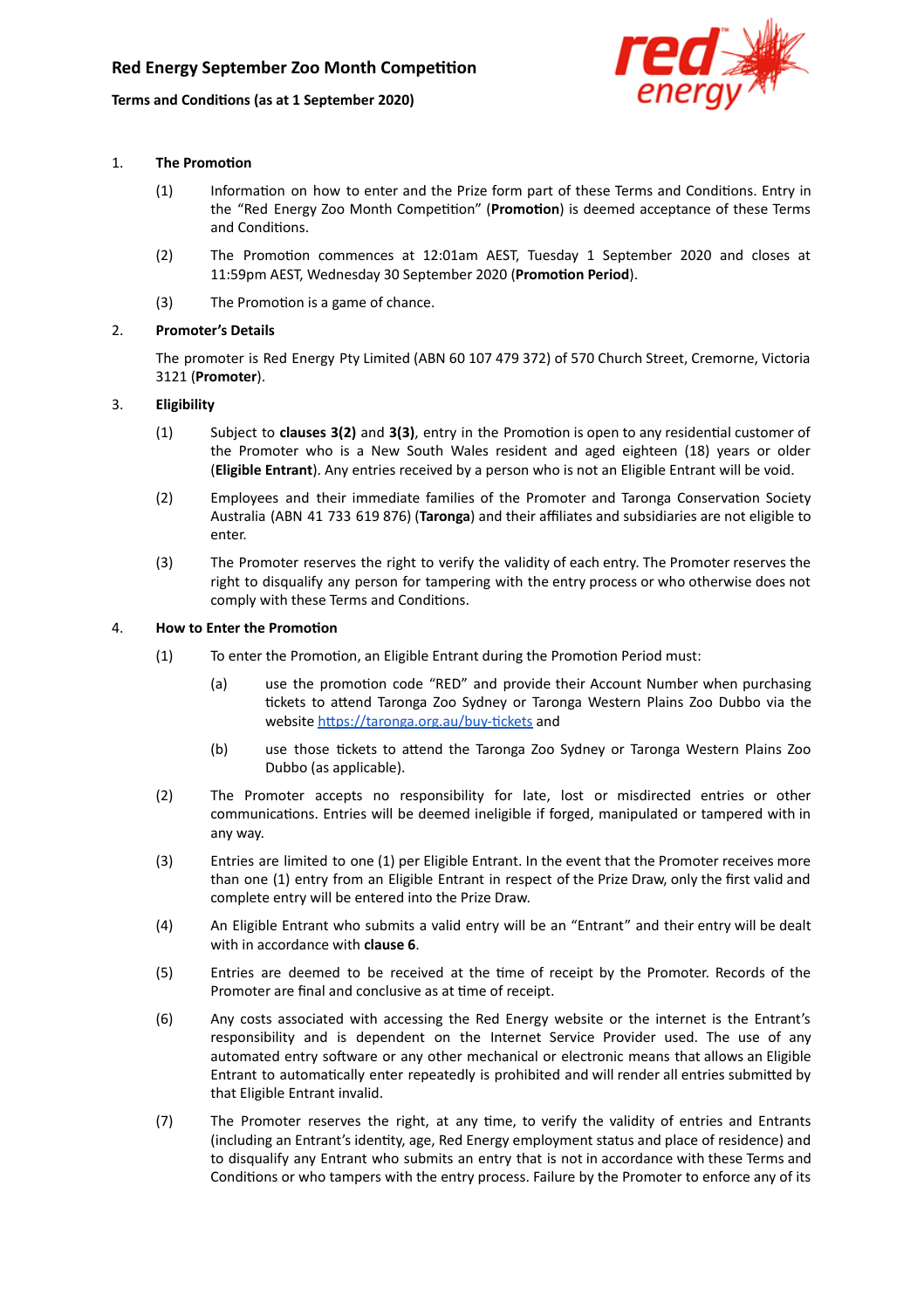## **Terms and Condions (as at 1 September 2020)**



rights at any stage does not constitute a waiver of those rights. Incomplete or indecipherable entries will be deemed invalid.

## 5. **The Prize**

- (1) The Promoter is offering Entrants the chance to win one (1) prize, consisting of a Family Ticket for up to two  $(2)$  Adults and two  $(2)$  Children to attend their choice of Roar and Snore at Taronga Zoo, Sydney or ZooFari Lodge at Taronga Western Plains Zoo Dubbo for one (1) night issued in accordance with **clause 7** (**Prize**).
- (2) The total value of the Prize is valued up to a maximum of AUD\$2,392 (incl GST).
- (3) The value of the Prize is accurate and based upon the recommended retail price(s) at the date of printing. The Promoter accepts no responsibility for any variation in the value of the Prize after that date.

### 6. **Prize Winner**

- $(1)$  The Prize will be drawn by the Promoter via random selection at 11:00am AEDT on Wednesday, 7 October 2020 at the offices of Anisimoff Legal located at 210 Central Coast Highway Erina, NSW 2550 (**Prize Draw**).
- (2) The first valid entry drawn in the Prize Draw will win the Prize ( **Prize Winner**).
- (3) The Promoter's decision is final and no correspondence will be entered in to.
- (4) Within two (2) business days of the Prize Draw, the Promoter will notify the Prize Winner by:
	- (a) email, at the email address registered with the Promoter;
	- (b) telephone, at the telephone number registered with the Promoter; and
	- (c) publishing the names of the Prize Winner on the Promoter's website at redenergy.com.au/zoo-month.
- (5) If a Prize Winner:
	- (a) responds before 5:00pm AEDT on Friday, 8 January 2021, they will have been deemed to have accepted with Prize (**Winner's Acceptance**); or
	- (b) fails to respond before 5:00pm AEDT on Friday, 8 January 2021, their Prize will be deemed unclaimed.
- (6) The Promoter may conduct such further draws as necessary for any unclaimed Prize (subject to the approval of the relevant gaming authorities in each State). The redraw will be conducted at the offices of Anisimoff Legal located at 210 Central Coast Highway Erina, NSW 2550 at 9:00am AEDT on Monday 11 January 2021, subject to any written direction under applicable law. Any Prize Winner(s) of an unclaimed Prize will be nofied in the manner set out in **clause 6(4)**. Any further draws that may be required to allocate any Prize that remains unclaimed following the redraw held on Monday 11 January 2021 will be conducted in accordance with the instructions of the relevant State gaming authorities.

### 7. **Prize Details**

- (1) Within a reasonable time frame after the Prize Winner's Acceptance, the Promoter will contact the Prize Winner directly to arrange the itinerary associated with the Prize. The Promoter will also provide the Prize Winner with all information, vouchers and all other necessary instructions in order for the Prize Winner to redeem the Prize. The Prize Winner must co-operate with the Promoter.
- (2) The Prize will expire 12 months from the date of the Winner's Acceptance.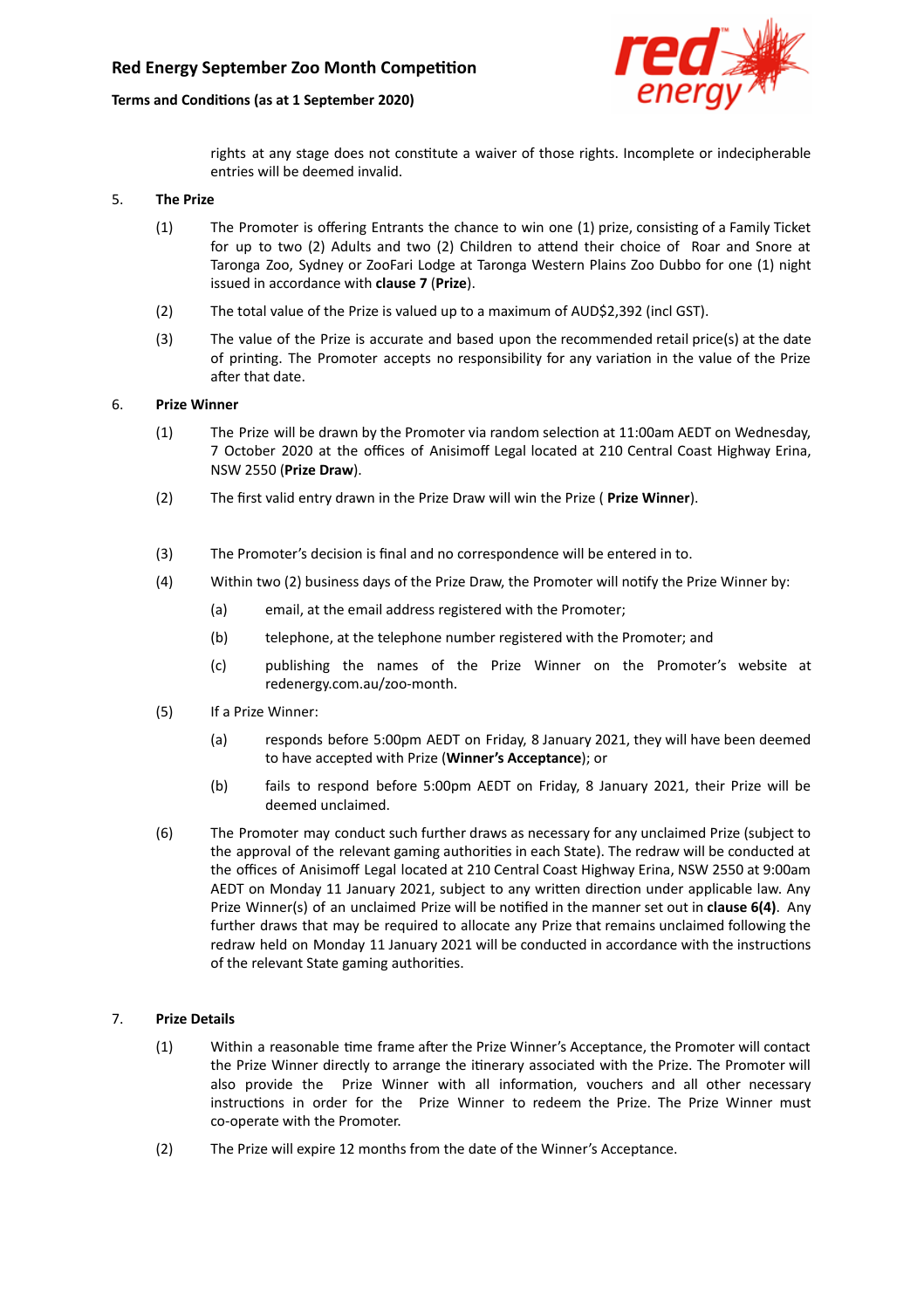# **Red Energy September Zoo Month Competition**

## **Terms and Condions (as at 1 September 2020)**



- (3) It is the responsibility of the Prize Winner to organise transport to/from Taronga Zoo, Sydney or Taronga Western Plains Zoo, Dubbo (as applicable).
- (4) The Prize Winner and their companions are responsible for their own travel insurance for the period of travel.
- (5) Hotel incidentals, transfers, spending money, meals, phone calls, taxis, additional activities and travel expenses and any other ancillary costs, including but not limited to insurance and any applicable insurance excesses, not listed in the Prize Details above or as advised by the Promoter at the time of winning are the responsibility of the Prize Winner and their companions as incurred.
- (6) Dates, venues and schedules are not under the Promoter's control and are subject to change. The Promoter takes no responsibility for any date, venue or schedule changes.
- (7) Use of the Prize is subject to the following Taronga Terms and Conditions: https://taronga.org.au/sydney-zoo/accommodation/roar-and-snore#termsandconditions https://taronga.org.au/dubbo-zoo/accommodation/zoofari-lodge#termsandconditions

### 8. Other Matters Relating to the Promotion

- (1) It is a condition of accepting the Prize that the Prize Winner and his/her companions may be required to sign a release of liability in a form to be determined at the absolute discretion of the Promoter.
- (2) If a Prize or receipt of it incurs a tax liability, the Prize Winner is liable for payment of such tax.
- (3) It is a condition of accepting a Prize that the Prize Winner accepts the conditions applicable to the individual components of the Prize. The Prize cannot be transferred, exchanged or redeemed for cash.
- (4) Subject to State legislation and (if required) the approval of any relevant gaming authorities, the Promoter reserves the right to substitute the Prize in whole (or any of its components), with a substitute prize of equal or greater value and the Prize will be notified accordingly.
- (5) Acceptance of the Prize is deemed consent for the Promoter to use the Prize Winner's details, voice, image, likeness and photographs for promotional, marketing and publicity purposes on the Promoter's website or in other forms of social media or on other websites or in any other media used by the Promoter for an indefinite time without any further attribution, reference, payment or other compensation to the Prize Winner.

## 9. **Privacy**

By entering this Promotion, each Entrant is taken to consent to the Promoter using the Entrant's personal information to administer the Promotion and disclosing the Entrant's personal information to organisations that assist the Promoter with administering the Promotion to third parties as required by law. If the information requested is not provided by the Entrant, the Entrant may not participate in the Promotion. For details about how the Promoter may use your information, and what your rights are under Australian privacy laws, please refer to the Promoter's Privacy Policy available a[t](https://www.redenergy.com.au/privacy) [redenergy.com.au/privacy](https://www.redenergy.com.au/privacy).

#### 10. **Liability**

- (1) Nothing in these Terms and Conditions limits, excludes or modifies or purports to limit, exclude or modify the statutory consumer guarantees as provided under the Australian Consumer Law (Schedule 2 to the Competition and Consumer Act 2010 (Cth)), or similar state-based consumer protecon laws (**Non-Excludable Guarantees**).
- (2) Except for any liability that cannot by law be excluded, including the Non-Excludable Guarantees, the Promoter and its related bodies corporate (including their respective officers, employees and agents) exclude all liability (including negligence), for any personal injury; or any